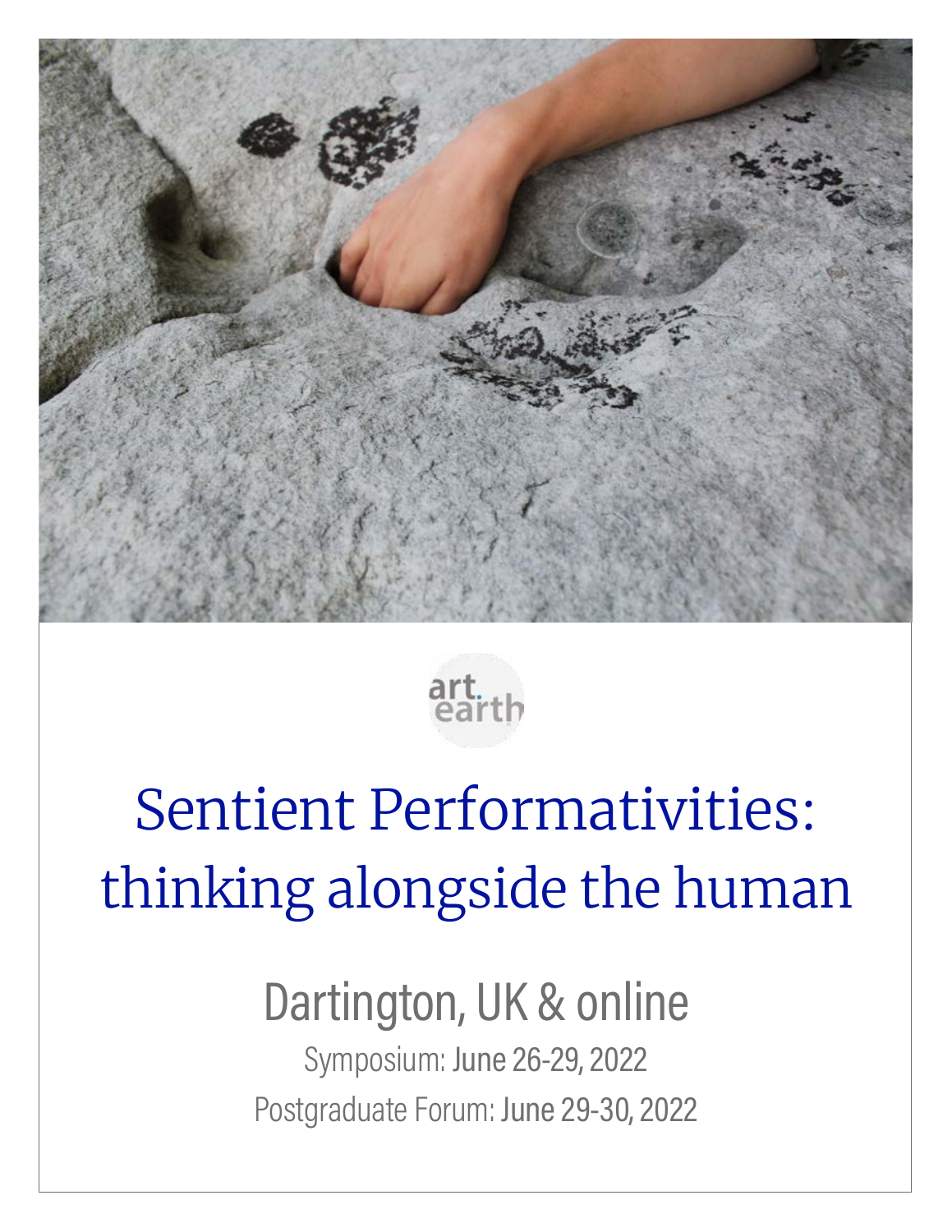## е произведения произведения с произведения с произведения с произведения с произведения с произведения с произ welcomes useful information

The main sites for Sentient Performativities are Lower Close **9** Higher Close **10** and the Courtyard **14** Please note that 'Space' is becoming 'Lower Close' Close' and some public signage may not yet reflect this c Symposium HQ and Information Desk are in **Studio 5 1** with registration happening in the studio lobby 2 Barring emergency call-outs we aim to have someone to help you at HQ throughout the day/evening hours of each day.

If you have a purple, red or yellow lanyard, Lunch and Dinner will in the White Hart **12** For those staying onsite Breakfast is served in the **White Hart** [12]

### Accommodation

If you are staying at Dartington all questions regarding accommodation should be directed to Guest Reception which you will find in the Courtyard. **15**

### Meals

Based on current UK government guidance we have no Covid restrictions in place but we note that Covid infections are currently on the rise in the UK. However if you are feeling unwell in any way we ask that you come to HQ where will ask you to take a Lateral Flow Test. If that is positive we would ask you to attend sessions online wherever possible and to let others know that you have tested positive if you are participating in a workshop.

### Other facilities available for food on the estate (for friends and guests)

For information about food options please visit [www.dartington.org/visit/food-drink/](https://www.dartington.org/visit/food-drink/)

### Covid-19

Recommended taxi firms are Badger Cabs 01803 840400 and Totnes Taxis 01803 868686; the mainline rail station is Totnes, five minutes by car, approximately 30 minutes on foot; Country Bus 165 serves the Dartington estate, departing from the bus stop opposite the Green Table **13** at 08.15, 09.50, 11.50, 13.50, 14.55, 17:05 and 18:05 (except weekends). These buses take around 15 minutes to get to Totnes town centre and stop near the Station (get off just past the traffic light).

#### Internet access

Wireless internet access is available throughout the estate with good coverage within and adjacent to almost all the buildings. To gain access simply choose 'Dartington (Public)' as your wireless access point and follow the registration instructions. If you are staying onsite you will be given an access code. Otherwise, use the WiFi as guest.

### **Transport**

In an emergency: contact a steward (yellow lanyard/badge) or team member (black lanyard) who will take appropriate action. If the emergency is imminently life-threatening dial 999 to reach the emergency services. You are at Space at Dartington Hall – the relevant postcode is TQ9 6EN; the entrance to the Space Studios using What Three Words (which the UK emergency services understand) is *february.afraid.opposing.* If you have called 999 it is essential that you let Dartington Security know on +44 7866 411244 so they can guide the emergency services. If you are a steward or workshop leader we recommend downloading the what3words app (iOS and Android) so that you can always report a precise location in case of emergency.

In the event of a fire alarm, the fire muster point is the Great Lawn **17** 

Where to get general help: find stewards and staff/crew around - look for YELLOW lanyards (Stewards) or BLACK lanyards (Team)

### Parking

If you are staying onsite there is no charge for parking; otherwise there is a daily charge of £6 and this is monitored using number plate recognition so please do not forget to pay for your parking. Parking for Blue Badge holders can be found in the main car park outside Guest Reception **15** and at Lower Close (by prior arrangement). **9**

#### Help

On behalf of the Dartington Trust I'm delighted to welcome you to Sentient Performativities: thinking alongside the human - another event from our partner organisation art.earth. This international gathering echoes Dartington's rich history of bringing together the finest minds to engage with the world's most intriguing and challenging ideas. As so often happens in this extraordinary place, new collaborations and new projects spark from these events — and we hope this week is just the beginning of a rich and meaningful conversation. As home to Schumacher College, Dartington Arts School, the Summer School of Music and dozens of learning programmes throughout the year, we invite you to return and join us in our mission to cultivate a regenerative learning culture at the intersection of arts, ecology and social justice. Please enjoy your time here; we hope you have time to explore the riches of the Dartington estate while you are here.

We would like to thank in particular Rachel Sweeney and the students of the MA Movement, Mind & Ecology, Prof Thomas Kampe at Bath Spa, Patrick Collins and Adam Honeyman the technical team at Dartington Trust, and Soundart Radio 102.5fm for hosting the film screenings.

As the founding Director of art.earth I have been involved in, and led on, a number of these inspirational gatherings. At the beginning we sought a word other than 'conference' and settled on the word 'summit'. This feels appropriate because these events bring together a wealth of people from a wealth of backgrounds and experience and knowledge for an open-hearted and generous sharing. We began in 2016 with Language, Landscape & the Sublime (whilst paying homage to the real predecessor The Home & the World in 2012 produced by Aune Head Arts). Each of these events has come with its own flavour and shape: Sentient Performativities - thinking along the human, was originated by art.earth's Minou Polleros who became art.earth's Assistant Director earlier this year. And so this event marks the beginning of a process of change as I step back from daily (some might say obsessive) activity with this very special organisation. I want to pay huge thanks not just to Minou but to our indomitable producer Cat Radford, to Patrick Collins and his technical team and of course to our hosts, Dartington Trust. A special thanks goes to my Board of Directors for their patience and guidance . But most of all huge thanks to everyone who has joined us and become our friends at these moments of sharing.

#### Minou Tsambika-Polleros, Assistant Director, art.earth



I am very happy to welcome you all to Dartington, to our 2022 art.earth summit which this year is dedicated to somatic practices and their potential to foster embodied ecological awareness and communication between the human and more than human world. This year's topic has been close to my heart for many years and I am excited that so many of you will share your practices and join in dialogue about how somatic practices and dance can offer new modes of thinking, perceiving and being-with, necessary for an embodied planetary citizenship and stewardship.

It has been a privilege to be able to convene this year's summit and I could not have done it without the immense generosity and trust of all those who are making contributions and sharing their work. There is always a huge generosity of spirit at these events as we try hard to avoid the competitiveness that often dominates academic conferences. Thanks too to Richard Povall who not only encouraged me but who has, together with Cat Radford been the mastermind behind all logistical and technical know hows of this event. I also want to thank the Dartington Trust (in particular this year Rachel Sweeney) for collaborating with us every year on these special

events that bring together a wide spectrum of practitioners and disciplines. I am particularly excited that this year's theme commingles with Dartington's iconic dance history and I am looking forward to seeing much dance and movement in many corners of the estate. Wishing you all a wonderful time!

### Dr Pavel Cenkl, Director of Learning and Head of Schumacher College, Dartington Trust



## acknowledgements

We would like to thank Dartington Trust for their nurture and support in our ongoing collaborative partnership and of course say thank you to our coconvenors and academic partners Schumacher College, Dartington Arts School, and Bath Spa University.

Finally, thanks to the art.earth Board of Directors for their wise counsel and ongoing support.

and some public signage may not yet reflect this change.



#### Dr Richard Povall, Conference Co-Convenor and Director, art.earth

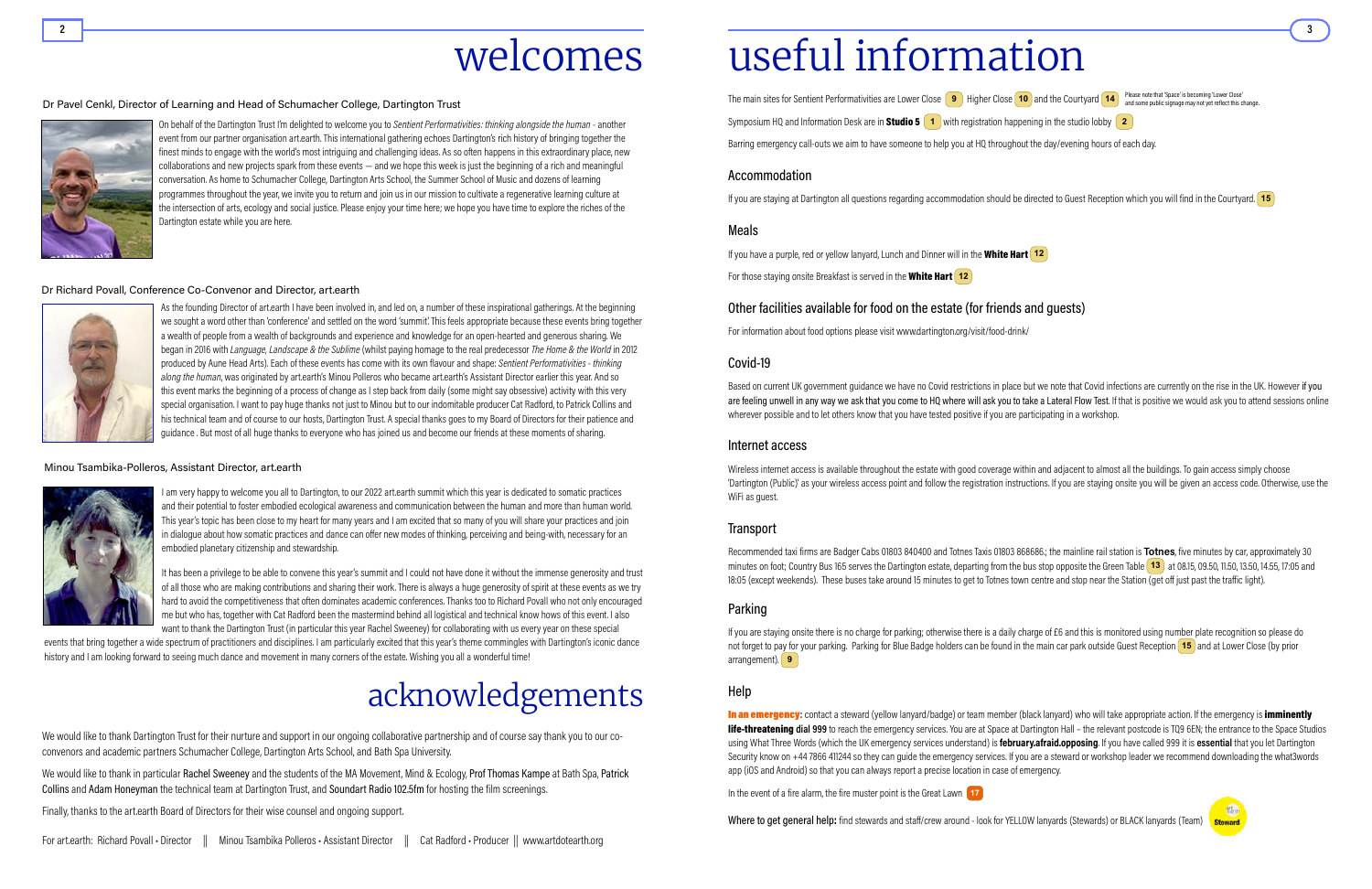**Dartington Arts School** is a new faculty of Dartington Trust, a centre for learning, arts, ecology and social justice based on a 1,200 acre estate near Totnes, offering a distinctive portfolio of new postgraduate arts degrees inspired by the experimentalism and innovation in art practice that has animated this place for almost 100 years.

The Arts School's predecessor, Dartington College of Arts, was recognised nationally and internationally for its radical and inventive approaches to arts pedagogy, embracing practice-based and interdisciplinary research, and prioritising context as a core factor and 'material' in art-making processes.

Dartington Arts School draws on this rich international heritage and its extraordinary estate location to provide a dynamic and responsive context for contemporary study. Dartington is a distinctive learning community where students and tutors learn in dialogue with each other and with the place itself. We offer learning on a small, friendly scale with intensity and rigour. As a testbed for enacting new visions and models, Dartington has a uniquely values-driven vitality to offer to its learners.



Creative Corporealities is an interdisciplinary research group at Bath Spa University exploring the body as a source of creative material and notions of embodiment in cultural contexts. It responds to a contemporary revision in notions of humanity, felt both viscerally and intellectually, for which the predominant answer is embodiment and creativity. We are practitioners and academics working across a wide range of disciplines. Creative Corporealities concerns itself with embodiment as a source of creative practice, with its own causalities and politics.



art.earth celebrates and supports artists who look outward. This might mean quite explicitly talking about environmental or ecological issues, or it might mean a much broader sense of the ecological: something that is open, enquiring, caring, and considerate of the world (people and places) it inhabits. To do this we hold events (informal and otherwise), we nurture ideas and sometimes careers, we curate exhibitions and we disseminate knowledge.

> The Bath Spa Research Centre for Environmental Humanities draws together scholars including conservation biologists, geographers, anthropologists, philosophers, historians, literary critics, creative writers, film-makers, and visual and performance artists, in pursuit of new insights and creative responses in the face of deepening socio-environmental concerns and crises. Our aim is to foster multi-, inter- and transdisciplinary research projects and public engagement activities that bring methodologies and understandings from the arts and humanities into dialogue with social and natural sciences to find ethical, creative, historically informed and culturally sensitive solutions to today's pressing environmental problems.

# academic partners the online experience

Schumacher College is an international college for ecological studies offering postgraduateand undergraduate programmes, research degrees, short courses and a horticulture residency. We focus on interactive and experiential education to develop practical skills and strategic thinking required to face 21st century challenges. The College has a rich history as a trailblazer in ecological learning, and is this year celebrating its 30th birthday.

Presenter bios can be found at<https://performativities.info/artist-presenter-bios/>

- Session abstracts / descriptions are at <https://performativities.info/session-descriptions/>
	-
- The full up-to-date programme is at<https://performativities.info/media/Online-programme-core.pdf>
	-
- Information about the exhibition at Lower Close can be found at https://performativities.info/artwork/

The Film programme is at https://performativities.info/film-programme/

Sentient Performativities: thinking alongside the human is amongst other things trying to re-invent the notion of a hybrid on/offline gathering. That, of course, is easy to say and a great deal harder to implement. For a gathering that is about somatic communication and bodily touch this feels particularly challenging. But if you are unable or choose not to travel to the UK to attend the event in person, attending remotely should, we hope, be almost equally as rewarding.

The Zoom link (you must already be have a Zoom account) is at https://performativities.info/zoom-event-details. Sign on with the same email you used for registration. If you don't already have a Zoom account using this email address you will be prompted to create one. Don't forget to make a note of your Zoom password.

If you are joining an online workshop you will need to find a quiet space on your own to do this.

This breadth is important – an ecological impetus; an embracing of the ecological thought (after Morton).

We produce events, conduct research, and work with our partners to make new projects happen. We believe in working as internationally as possible while acknowledging absolutely to power and lure of the local. These things are not mutually exclusive. We work openly and collaboratively.

- an online bookshop || <https://performativities.info/bookshop/>
- 
- information and images from all exhibition artists || <https://performativities.info/artwork/>
- access to the 'Expo' area which is an informal virtual edition of the table of miscellaneous materials you might find at any conference
- a 'wiki' bibliography made by all the participants at Sentient Performativities || <https://performativities.info/shared-bibliography/>
- shared and private hangout spaces
- a lobby area with access to help and support from our team of stewards and online support staff
- 

The Zoom link (you must already be registered) is at [https://performativities.info/zoom-event-details.](https://performativities.info/zoom-event-details) Sign on with the same email you used for registration. If you don't already have a Zoom account using this email address you will be prompted to create one. Don't forget to make a note of your Zoom password.

## website: where to find what...

This work focusses on how we live on the planet and on art as a practice of being present and being here. Based on the Dartington estate, we are a centre for learning and creation, each year attracting some of the most enquiring minds and some of the most creative people from across the world to come and spend time finding new energy and knowledge.



Sentient Performativities links in particular with the Movement, Mind & Ecology MA, which explores the intersections of embodied practice, environmental philosophy and ecological thinking The first of its kind, the MA programme encourages you to use your own physical engagement with the world to reshape your understanding of place, nature, self and society, with the help of world-renowned experts from a wide range of physical pursuits.



For those attending onsite the experience will feel like other live events, albeit embracing a particularly full programme that requires a deal of choice; those attending online will also face choice and will have much of the programme available in real time. The online platform is Zoom Events which is an extension of the Zoom Meetings experience many of us have become very used to over the past couple of years or so. In that sense, it will feel familiar.

art.earth learnt during the recent pandemic that it was indeed possible to create intimate, touching, affective spaces online. One such was the High Water project (https://art-earth.org.uk/high-water/) where we partnered with Tidelines to create a 12½ hour shared tour around the world with stories and reflections on the moment of the highest high tide of the year. We're not alone, of course, in creating intimate online spaces, but we felt very clear that we had learnt something new and not entirely unsurprising.

Our online audience will be able to participate in presentation sessions just as the onsite guests will: you can see exactly what the onsite guests see and you will be able to ask questions and join in the conversation. Although many of the onsite workshops are not able to support remote participation there are some workshops designed for remote participation only. We will do our best to share all the performances and other outdoor events although here we are at the mercy of the vagaries of outside wifi or availability of a strong mobile signal that will allow us to broadcast.

Both audiences will also have access to the following online facilities:

- access to the [film programme](https://performativities.info/film-synopses/) || <https://performativities.info/film-synopses/>
	-
- realtime access to the programme (which will be updated as changes occur) together with the ability to create an individual calendar that has the ability to remind you which sessions you want to attend and to send you reminders in whatever format you choose.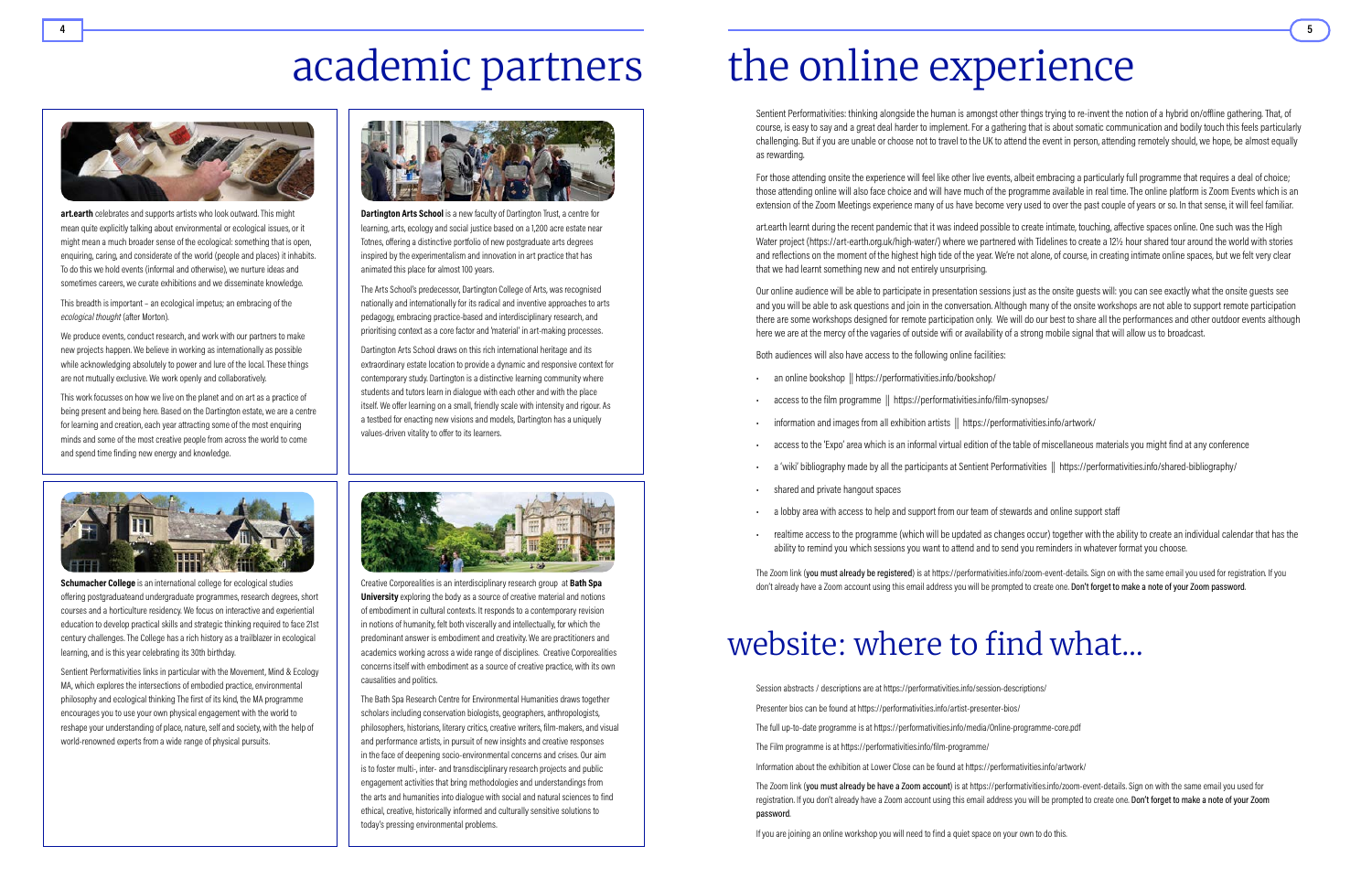|                 | <b>KEY</b> Presentations are live in the studio shown and online -<br>workshops <b>hybrid</b> are online and in-person    *Delegates |
|-----------------|--------------------------------------------------------------------------------------------------------------------------------------|
|                 | All Sunday events are in Studio 1 2                                                                                                  |
| $16.00 - 17.20$ | Reception open <sup>2</sup> (tea/co                                                                                                  |
| 17.00 - 17.20   | Welcomes from Dartington                                                                                                             |
| 17.20 - 18.40   | <b>Opening Keynote Dr Nita</b>                                                                                                       |
| $18.45 - 20.15$ | <b>DINNER in the White Hart</b>                                                                                                      |
| $18.45 - 21.00$ | <b>Workshop</b> online Clare                                                                                                         |
| $20.15 - 21.30$ | Nature Speaking   Nature V                                                                                                           |
| $20.15 - 22.15$ | Performance Emma Welt                                                                                                                |
| $20.15 - 22.45$ | <b>Workshop/Movement Sco</b>                                                                                                         |
| 21.30 - late    | The <b>White Hart</b> bar is oper                                                                                                    |

## Symposium PROGRAMME : Sunday, June 26

Hybrid presentations are streamed into the studio shown and are available online • workshops are in-person only; workshops **and inclusion** are online only\* • is attending in person can also ioin these workshops using their own computer and in a space of their choosing - see instructions at [performativities.info/zoom-instructions/](https://performativities.info/zoom-instructions/)

#### unless otherwise noted

**offee available in the Garden Room <b>6** )

Trust and art.earth

**Little ►** Dead or Alive: An Argument for Embodied Imagination (and why it matters)

#### **12** WEAR YOUR BADGE!

Plumley & [Ali Hannon](https://performativities.info/artist-presenter-bios#hannon)  $\triangleright$  [Touch Hunger](https://performativities.info/product/album/) From your own workspace, log in to Zoom, Join Lobby for the Sentient Performativities Zoom event (see page 5) then join this workshop.

Writing ► a panel of authors discuss ways of bringing wildness into the human form of 'book' chaired by [Andrew Carey](https://performativities.info/artist-presenter-bios#carey) /Triarchy Press

ton & Tony Whitehead ► HABITAT: music at the end of the day [dusk chorus] in the gardens. Meet outside Studio 1 **2** 

**ore [Simon Whitehead](https://performativities.info/artist-presenter-bios#whitehead) ►** [Noc-turne \(from dusk into dark\)](https://performativities.info/product/simon-whitehead-noc-turne-from-dusk-into-dark/) Meet in Garden Room 7

 $n\overline{12}$ 

# film programme

# exhibitions

# symposium







### Special Workshops Programme (bookable separately)

This special one-day version of Katye Coe and Tom Goodwin's KINSHIP WORKSHOP and takes place in the context of the symposium Sentient Performativities : thinking alongside the human on Sunday June 26 from 09.30-16.00. and will take participants into practice around the Dartington Estate and onto the River Dart. Kinship Workshop is, in a very ordinary way, about communing or 'being with' nature, so participants should have a curiosity for landscape/ nature/ other animals as well a sense of personal enquiry. We focus on how somatic and embodied practice can support and resource nature connection, activism and active responses to the concerns of our time including biodiversity loss, social justice and climate emergency.

For more information and booking go to<https://kinshipworkshop.info/for-participants/> Places are limited.

Let there be rest – a dive into embodied 'shmita' (הטימש (with Paula Kramer & Sharon Gimpel Sunday June 26 from 10.00-15.30: a time to be, rest, move – nurtured and sustained by the Feldenkrais Method and outdoor movement practice. Let there be rest responds to a world that is continuously becoming faster, fuller, more complex, more exhausting, more exhausted, less bodily and more digital – all at the same time. This workshop offers time and space for moving-from-resting, for replenishing, for being a body, for letting be, letting go, breathing out and leaving fallow.

The Film Programme will be available online for the most of the symposium (see schedule) and located at the Soundart Radio studios **2** . Full details on timing and location of screenings during the onsite events will be made available at [https://](https://performativities.info/film-programme/) [performativities.info/film-programme/](https://performativities.info/film-programme/).

For more information and booking go to<https://performativities.info/workshop-feldenkreis-outdoor-movement/>Places are limited.

After the symposium a rare opportunity to work with the renowned dancer Nita Little, this workshop takes place in Dartington's beautiful Studio Six dance space on Thursday June 30 & Friday July 1. This is a very special opportunity to study Contact Improvisation & Relational Intelligence with one of the founders of Contact Improvisation. Nita is offering this two-day Intensive workshop for the first time at Dartington as part of her Europe Tour 2022.

Movement practices during the workshop include lots of dancing both for skills-building and exploration. Expect to be touched beyond the flesh.

For more information and booking go to<https://performativities.info/nitalittle-shortcourse/>Places are limited.

| Rachael Mellors   Illuminations                                   |                                                                           |
|-------------------------------------------------------------------|---------------------------------------------------------------------------|
|                                                                   | Sarah Abbott   Gestures toward Plant Vision                               |
|                                                                   | Beatrice Jarvis   rince / damsha / macnas: the space between              |
|                                                                   | Claire Loussouarn   This urban wild field in Hackney Marshes              |
| Izabella Finch   Remember                                         |                                                                           |
|                                                                   | Tyler Smith $\mid$ D'ancestry - an invocation                             |
|                                                                   | Cherie Sampson   Substance of Venom                                       |
| Marina Guzzo   Mixture                                            |                                                                           |
|                                                                   | Lucy Cash & Simone Kenyon   How The Earth Must See Itself (A Thirling)    |
| Ruth Ben-Tovim, Anne-Marie Culhane et al                          | <b>Walking Forest</b>                                                     |
|                                                                   | Sam Francis   Body on Earth                                               |
|                                                                   | Ellen Jeffrey   Nightfalling: dancing in the dark as an artistic practice |
| Tania Haberland & Poetics of Reverie                              | Cloud Mountains & Night Rain                                              |
| Judy Cole   Beached                                               |                                                                           |
|                                                                   | Lucy Cash   Winterage: Last Milk                                          |
| Dr. Anna Dako   Forest Within                                     |                                                                           |
|                                                                   | Heather McKnight   The Swamp Project-Intro-                               |
| Scott Thurston   Terraces                                         |                                                                           |
|                                                                   | Ellen Jeffrey   On the Pattern we Gaze                                    |
|                                                                   | Lizzie Sykes   Are you There?                                             |
|                                                                   | Miranda Whall   Wholly Maggot                                             |
|                                                                   | Grace Surman   A Film with Hope                                           |
| Tania Haberland, Riccardo Barbera & Fabrizio Dalle Piane   A Will |                                                                           |

The exhibition in Lower Close **7** will feature work by: Emma Hambly Sophie Mason Jessy Mackay & Tyler Smith Minou Polleros & Rosalind Holgate Smith Sam Hodges

Details are available at <https://performativities.info/artwork/>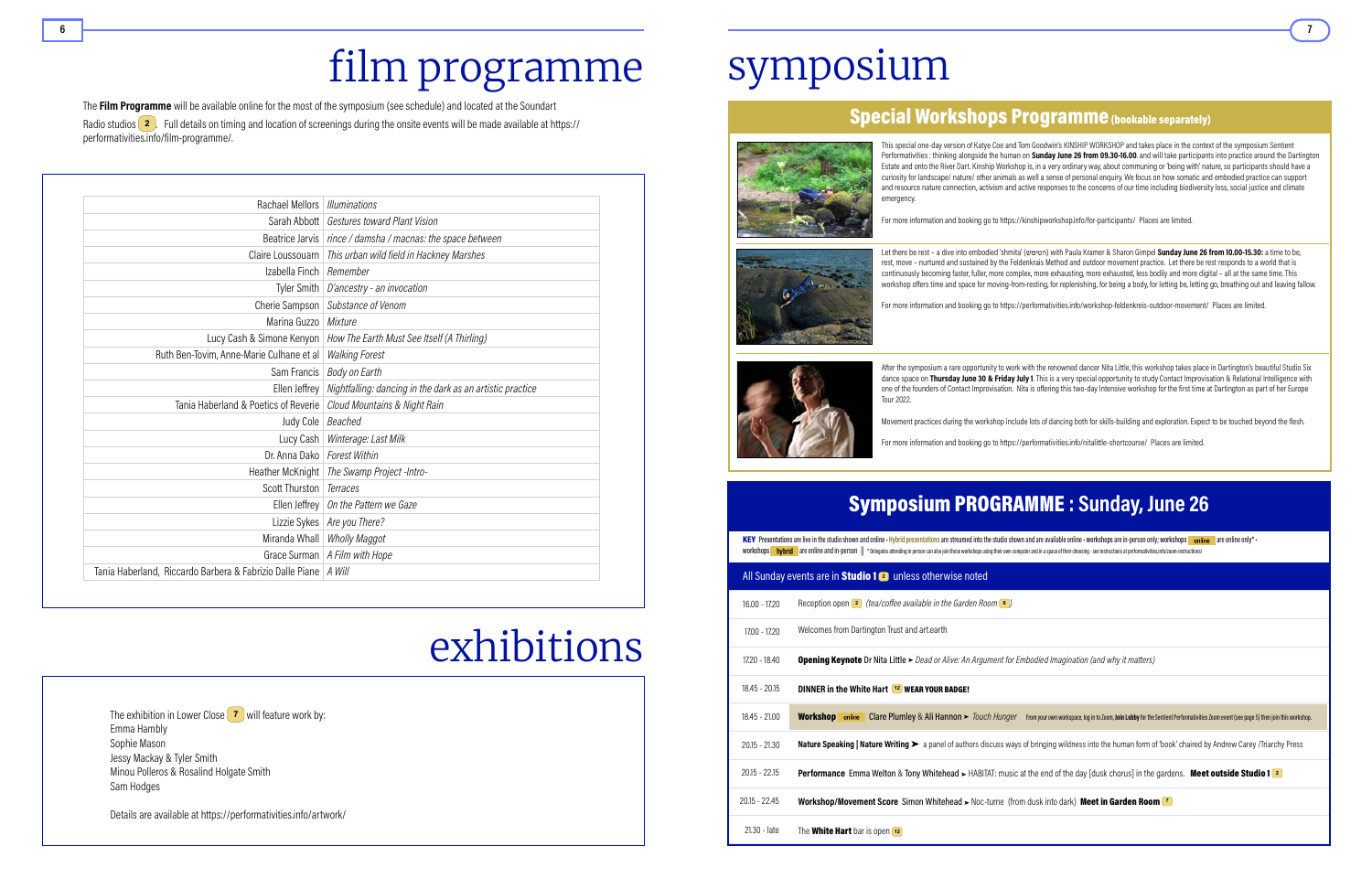#### KEY Presentations are live in the studio shown and online • Hybrid presentations are streamed into the studio shown and are available online • workshops are in-person only; workshops **online** are online only\* • workshops **are online and in-person**  $\|\cdot$  Delegates attending in person can also join these workshops using their own computer and in a space of their choosing - see instructions at performativities.info/zoom-instructions

### **Monday** June 27

| <b>WORKSHOP</b>                              | online |
|----------------------------------------------|--------|
| Basia Alexander & Dr Jim                     |        |
| Conroy $\blacktriangleright$                 |        |
| <b>BE THE TREE, Mutual Exchange</b>          |        |
| of Life Force, Movement, and                 |        |
| Messages                                     |        |
| Cannon E for Zoom information Vou must be no |        |

a van den Berg > sus homo From your o

| <b>TIME</b>      | <b>Studio 1</b> 2 (unless noted)                                                                                                                                                                   | <b>Studio 3</b> 2 (unless noted)                                                                                                                                      | <b>Studio 6</b> <sup>3</sup> (unless noted)                                                                                                               | <b>Other spaces</b>                                                                                                               |                                                                                                                                                                                                                                 |                                                                                                                                                                                                                                                            |
|------------------|----------------------------------------------------------------------------------------------------------------------------------------------------------------------------------------------------|-----------------------------------------------------------------------------------------------------------------------------------------------------------------------|-----------------------------------------------------------------------------------------------------------------------------------------------------------|-----------------------------------------------------------------------------------------------------------------------------------|---------------------------------------------------------------------------------------------------------------------------------------------------------------------------------------------------------------------------------|------------------------------------------------------------------------------------------------------------------------------------------------------------------------------------------------------------------------------------------------------------|
| For early risers |                                                                                                                                                                                                    | [04.30-05.30] Dawn chorus listening (self-organised) - [06.30-07.30] Early morning bodywork in Tiltyard $\binom{8}{3}$ and Studio 6 $\binom{3}{3}$ (self-organised)   |                                                                                                                                                           |                                                                                                                                   |                                                                                                                                                                                                                                 | [06.30-07.30] Movement M                                                                                                                                                                                                                                   |
| 07.30 - 09.00    | <b>Breakfast - WHITE HART</b> (for onsite hotel guests only) [13]                                                                                                                                  |                                                                                                                                                                       |                                                                                                                                                           |                                                                                                                                   |                                                                                                                                                                                                                                 | Saintly Amok: Garden Mud(ra                                                                                                                                                                                                                                |
| $09.05 - 09.25$  |                                                                                                                                                                                                    | Welcome & Housekeeping $\cdot$ Reading by Alyson Hallett $\blacktriangleright$ Studio 1 $\boxed{2}$                                                                   |                                                                                                                                                           | The reception desk will be open upstairs at HQ from 08.30 to 09.30 $(1)$                                                          |                                                                                                                                                                                                                                 |                                                                                                                                                                                                                                                            |
| $09.30 - 10.00$  | Peter Reason ▶<br>Living in a sentient world: an<br>inquiry                                                                                                                                        | Beatrice Jarvis ><br>rince / damsha / macnas:<br>the space between                                                                                                    | <b>Keynote WORKSHOP</b><br>Nita Little >                                                                                                                  | <b>WORKSHOP</b><br>Paul Beaumont >                                                                                                | <b>WORKSHOP</b><br>Emma Linford >                                                                                                                                                                                               | <b>WORKSHOP</b><br>Dr Paula Kramer ≻                                                                                                                                                                                                                       |
| $10.00 - 10.30$  | Laura Cooper ><br>The Future is Soft                                                                                                                                                               | Lindsey French ><br>Airborne Signalling and Practices<br>of Receptivity                                                                                               | <b>Relational Intelligence</b>                                                                                                                            | Receiving and Being<br>Received                                                                                                   | Unrunning; desire and<br>enchantment on the<br><b>Dartington Estate</b>                                                                                                                                                         | A celebration of embodied<br>writing<br>Studio 20 <sup>4</sup>                                                                                                                                                                                             |
| $10.30 - 11.00$  | Sabine Kussmaul, Scott Thurston<br>& Gemma Collard-Stokes > Our<br>common ground: Writing, drawing, dance -<br>a multi-disciplinary collaboration with the<br>open pastures of Bakestonedale Moor. | Dr Petra Johnson, Lily Hayward<br>Smith, Dr Karen Wood, Louisa<br>Petts & Dr Vipavinee Artpradid<br>The Shape of Sound                                                | All workshops must be pre-booked at<br>performativities.info/workshops-booking                                                                            | meet in Lobby $\begin{bmatrix} 2 \end{bmatrix}$<br>All workshops must be pre-booked at<br>performativities.info/workshops-booking | meet in Lobby $(2)$<br>All workshops must be pre-booked at<br>performativities.info/workshops-booking                                                                                                                           | All workshops must be pre-booked at<br>performativities.info/workshops-booking                                                                                                                                                                             |
| $11.00 - 11.30$  | BREAK: refreshments available in the Garden Room <sup>2</sup>                                                                                                                                      |                                                                                                                                                                       |                                                                                                                                                           |                                                                                                                                   |                                                                                                                                                                                                                                 |                                                                                                                                                                                                                                                            |
| 11.30 - 12.00    | Prof Victoria Hunter > A Holding<br>Space: Re-encountering physicality<br>in woodland spaces                                                                                                       | Lin Westmoreland $\blacktriangleright$ <i>Embracing</i><br>the nature within - moving into<br>relationship with the darker<br>aspects of body ecology                 | <b>WORKSHOP</b><br>Angus Balbernie >                                                                                                                      | <b>WORKSHOP</b><br>Dr Katya Bloom ≻<br>Living Sculpture: moving                                                                   | <b>WORKSHOP</b><br>Becky Lyon ><br>Soft Tissue: Touch as (Re)                                                                                                                                                                   | <b>WORKSHOP</b><br>Rosalind Holgate Smith &<br>Isabella Finch ≻                                                                                                                                                                                            |
| 12.00 - 12.30    | Nikki Wyrd ><br>somatics & psychedelics                                                                                                                                                            | Nicola Chalmers, Elisa de Grey<br>& Sarah May ><br>Groundwork: spell-ing it out                                                                                       | Entangled somehow on<br>the way                                                                                                                           | and making                                                                                                                        | connecting Tissue                                                                                                                                                                                                               | Clear as Mud<br>Studio 20 <sup>4</sup>                                                                                                                                                                                                                     |
| 12.30 - 13.00    | Dr Pavel Cenkl ▶<br>Running and Resilience in the<br>Arctic                                                                                                                                        | Laurane Le Goff ><br>Sympoiesis                                                                                                                                       | All workshops must be pre-booked at<br>performativities.info/workshops-booking                                                                            | meet in Lobby $\left(2\right)$<br>All workshops must be pre-booked at<br>performativities.info/workshops-booking                  | meet in Lobby $\begin{bmatrix} 2 \end{bmatrix}$<br>All workshops must be pre-booked at<br>performativities.info/workshops-booking                                                                                               | All workshops must be pre-booked at<br>performativities.info/workshops-booking                                                                                                                                                                             |
| 13.00 - 14.15    | LUNCH in the White Hart 12 WEAR YOUR BADGE!                                                                                                                                                        |                                                                                                                                                                       |                                                                                                                                                           |                                                                                                                                   |                                                                                                                                                                                                                                 | 13.45 - 14.15 Saintly Amok: Ga                                                                                                                                                                                                                             |
| 14.20 - 15.10    |                                                                                                                                                                                                    | KEYNOTE Dr Sarah Abbott Somatic Awareness for Interspecies Communication, Collaboration, and Equitable Relations with the Vegetal World ► Studio 1 or online anywhere |                                                                                                                                                           |                                                                                                                                   |                                                                                                                                                                                                                                 |                                                                                                                                                                                                                                                            |
| $15.15 - 15.45$  | Dr Pavel Cenkl, Dr Rachel<br>Sweeney & Dr Marie Méténier ><br>Embodied Ecology / MA Movement<br>Mind & Ecology, an introduction                                                                    | Joanna Dobson & Julia<br>Schauerman ><br>Human-bird encounters and the<br>narration of trauma                                                                         | <b>WORKSHOP</b><br>Sarah Gray & Ros                                                                                                                       | <b>WORKSHOP</b><br><b>Gemma Collard Stokes &amp;</b>                                                                              | <b>WORKSHOP</b><br>Meri Erkkila >                                                                                                                                                                                               | <b>WORKSHOP</b><br>online<br>Dr Lisa Sandlos Dr Eleni-I                                                                                                                                                                                                    |
| $15.45 - 16.15$  | to reimagining education in 21st<br>century                                                                                                                                                        | [Research paper followed by an<br>acousmatic performance]                                                                                                             | Maynard $\blacktriangleright$<br>Waies of Knowing (WoK)                                                                                                   | Scott Thurston ><br>Body, Words and Land -<br>Dartington                                                                          | Rekindling connection on<br>three levels                                                                                                                                                                                        | Panourgia & Rennie Tang<br>Sonic Kinaesthetic Forest<br>From your own workspace, log in to Zoom<br>Lobby for the Sentient Performativities Z                                                                                                               |
| $16.15 - 16.45$  | Judith-Kate Friedman<br>The Unstoppable Stirring Continues                                                                                                                                         | Laura Harrington & Meredith<br>Root-Bernstein > Cleambering<br>with rocks and water from<br>Lesotho to Italy                                                          | All workshops must be pre-booked at<br>performativities.info/workshops-booking                                                                            | meet in Lobby $\begin{bmatrix} 2 \end{bmatrix}$<br>All workshops must be pre-booked at<br>performativities.info/workshops-booking | meet in Lobby $\begin{bmatrix} 2 \end{bmatrix}$<br>All workshops must be pre-booked at<br>performativities.info/workshops-booking                                                                                               | event (see page 5) then join this worksho<br>All workshops must be pre-booked at<br>performativities.info/workshops-booking                                                                                                                                |
| 16.45 - 17.00    |                                                                                                                                                                                                    | SHORT BREAK to get some fresh air (water is available in the Garden Room 6)                                                                                           |                                                                                                                                                           |                                                                                                                                   |                                                                                                                                                                                                                                 |                                                                                                                                                                                                                                                            |
| 17.00 - 18.00    | Performance Eugenia Eréndira<br>Gómez Espinosa > Conxerta for<br>a forest (or what do ants say when<br>they defend their territory)                                                                | Panel $\blacktriangleright$<br>Somatics in Movement Therapy -<br>details tba                                                                                          | Film/Project Q&A<br>Ruth Ben-Tovim, Lucy Neal,<br>Shelley Castle & Anne-Marie<br>Culhane $\blacktriangleright$<br>Walking Forest: a performance<br>action | <b>PRESENTATION</b><br>Dr Sandra Reeve & Keith<br>Miller $\triangleright$ Crystallisation of<br><b>Movement Punctuations</b>      | <b>WORKSHOP</b><br>online<br>Deborah Black ><br>Doing the Unnecessary<br>From your own workspace, log in to Zoom,<br><b>Join Lobby for the Sentient Performativities</b><br>Zoom event (see page 5) then join this<br>workshop. | online<br><b>WORKSHOP</b><br>Basia Alexander & Dr Jim<br>Conroy $\blacktriangleright$<br><b>BE THE TREE, Mutual Exchange</b><br>of Life Force, Movement, and<br>Messages<br>See page 5 for Zoom information. You must be pre-<br>booked for this workshop. |
| 18.15 - 19.45    | DINNER in the White Hart [12] WEAR YOUR BADGE!                                                                                                                                                     |                                                                                                                                                                       |                                                                                                                                                           |                                                                                                                                   |                                                                                                                                                                                                                                 | 19.00 - 19.45 Verena van den                                                                                                                                                                                                                               |
| 20.00 - late     | For all evening performances and events please see page 14                                                                                                                                         |                                                                                                                                                                       |                                                                                                                                                           |                                                                                                                                   |                                                                                                                                                                                                                                 |                                                                                                                                                                                                                                                            |

### vement Mind & Ecology: Morning 1 [Amok](https://performativities.info/artist-presenter-bios/#solanky): Garden Mud(ras) - 'Bloom' a per mbodied hooked at hops-booking Pose [Smith](http://performativities.info/artist-presenter-bios/#holgatesmith) & ooked at pops-booking den Mud(ras) - 'Emerge' a performance <sub>i</sub> WORKSHOP<sup>3</sup> [Vanessa Grasse](https://performativities.info/artist-presenter-bios/#grasse) **Branching Dialog** workshop See Zoom instructions pa performativities.info/zoo WORKSHOP Tania [Haberland](http://performativities.info/artist-presenter-bios/#haberland) Fabrizio [Dalle](http://performativities.info/artist-presenter-bios#dallepiane) Pi Poetic Shelter From your own workspac Lobby for the Sentient Per event (see page 5) then jo All workshops must be pre performativities.info/work

Dr Eleni-Ira nnie Tang ≻ c Forest log in to Zoom, **Join** rom<br>formativities Zoom n this workshop.

|                                                                                                             | orning Practice with students (meet in Archway [14] (quietly!)                                                                         |                                                                                                                                                                                                                             |                                                                                                                                                                                                                                                                                                                                                 |                                    |
|-------------------------------------------------------------------------------------------------------------|----------------------------------------------------------------------------------------------------------------------------------------|-----------------------------------------------------------------------------------------------------------------------------------------------------------------------------------------------------------------------------|-------------------------------------------------------------------------------------------------------------------------------------------------------------------------------------------------------------------------------------------------------------------------------------------------------------------------------------------------|------------------------------------|
|                                                                                                             | mance meditation (I of II) $\blacktriangleright$ (meet in Garden Room $\boxed{6}$ )                                                    |                                                                                                                                                                                                                             |                                                                                                                                                                                                                                                                                                                                                 | $07.00 - 07.30$                    |
|                                                                                                             |                                                                                                                                        |                                                                                                                                                                                                                             |                                                                                                                                                                                                                                                                                                                                                 | $09.05 - 09.25$                    |
| P self-guided<br>rasse $\blacktriangleright$                                                                |                                                                                                                                        | <b>Participatory Presentation</b><br>Sandra Reeve & Keith Miller<br>Movement Punctuations                                                                                                                                   | <b>Film screenings</b><br>A rotating programme of                                                                                                                                                                                                                                                                                               | $09.30 - 10.00$                    |
| Dialogues audio<br>ctions page for detail<br>info/zoom-instructions/                                        |                                                                                                                                        | A series of 7 minute 'movement<br>punctuations' in indoor and outdoor<br>transitional spaces in and around<br>the gardens.<br>These are participatory movement<br>encounters. Please feel free to<br>witness or to join in. | films from<br>Rachael Mellors, Sarah Abbott,<br>Claire Loussouarn, Izabella Finch,<br>Tyler Smith, Cherie Sampson,<br>Marina Guzzo, Lucy Cash & Simone<br>Kenyon, Regina Kadauane, Eva<br>Jack, Ellen Jeffrey, Crystal Zillwood,<br>Judy Cole, Lucy Cash, Anna Dako,<br>Scott Thurston, Heather McKnight,<br>Lizzie Sykes, Miranda Whall, Grace | $10.00 - 10.30$<br>$10.30 - 11.00$ |
|                                                                                                             |                                                                                                                                        |                                                                                                                                                                                                                             | Surman, Tania Haberland & Fabrizio<br>Dalle Piane, Laura Cooper, Laura                                                                                                                                                                                                                                                                          | $11.00 - 11.30$                    |
| )P<br>online<br>erland &                                                                                    |                                                                                                                                        |                                                                                                                                                                                                                             | Harrington, Beatrice Allegranti                                                                                                                                                                                                                                                                                                                 | $11.30 - 12.00$                    |
| alle Piane $\blacktriangleright$<br>lter<br>rorkspace, log in to Zoom, Join<br>ntient Performativities Zoom |                                                                                                                                        |                                                                                                                                                                                                                             | Screening Reserves                                                                                                                                                                                                                                                                                                                              | 12.00 - 12.30                      |
| 5) then join this workshop.<br>st be pre-booked at<br>nfo/workshops-booking                                 |                                                                                                                                        |                                                                                                                                                                                                                             |                                                                                                                                                                                                                                                                                                                                                 | 12.30 - 13.00                      |
|                                                                                                             | $m'$ a performance meditation (II of III) $\blacktriangleright$ (meet in Garden Room $\boxed{\bullet}$ )                               |                                                                                                                                                                                                                             |                                                                                                                                                                                                                                                                                                                                                 | 13.00 - 14.30                      |
|                                                                                                             |                                                                                                                                        |                                                                                                                                                                                                                             | This is taking place in the studios of<br>Soundart Radio 5. See the posted<br>signs for details of special events<br>such as film-maker Q&A etc.<br>Details of the film programme can be<br>found on page 6.                                                                                                                                    | 14.30 - 15.10<br>$15.15 - 15.45$   |
|                                                                                                             |                                                                                                                                        |                                                                                                                                                                                                                             |                                                                                                                                                                                                                                                                                                                                                 | $15.45 - 16.15$                    |
|                                                                                                             |                                                                                                                                        |                                                                                                                                                                                                                             |                                                                                                                                                                                                                                                                                                                                                 | $16.15 - 16.45$                    |
|                                                                                                             |                                                                                                                                        |                                                                                                                                                                                                                             |                                                                                                                                                                                                                                                                                                                                                 | 16.45 - 17.00                      |
|                                                                                                             |                                                                                                                                        |                                                                                                                                                                                                                             |                                                                                                                                                                                                                                                                                                                                                 | 17.00 - 17.30<br>17.30 - 18.00     |
|                                                                                                             | From your own workspace, log in to Zoom, Join Lobby for the Sentient Performativities Zoom event (see page 5) then join this workshop. |                                                                                                                                                                                                                             |                                                                                                                                                                                                                                                                                                                                                 | 18.15 - 19.45                      |
|                                                                                                             |                                                                                                                                        |                                                                                                                                                                                                                             |                                                                                                                                                                                                                                                                                                                                                 | 20.00 - late                       |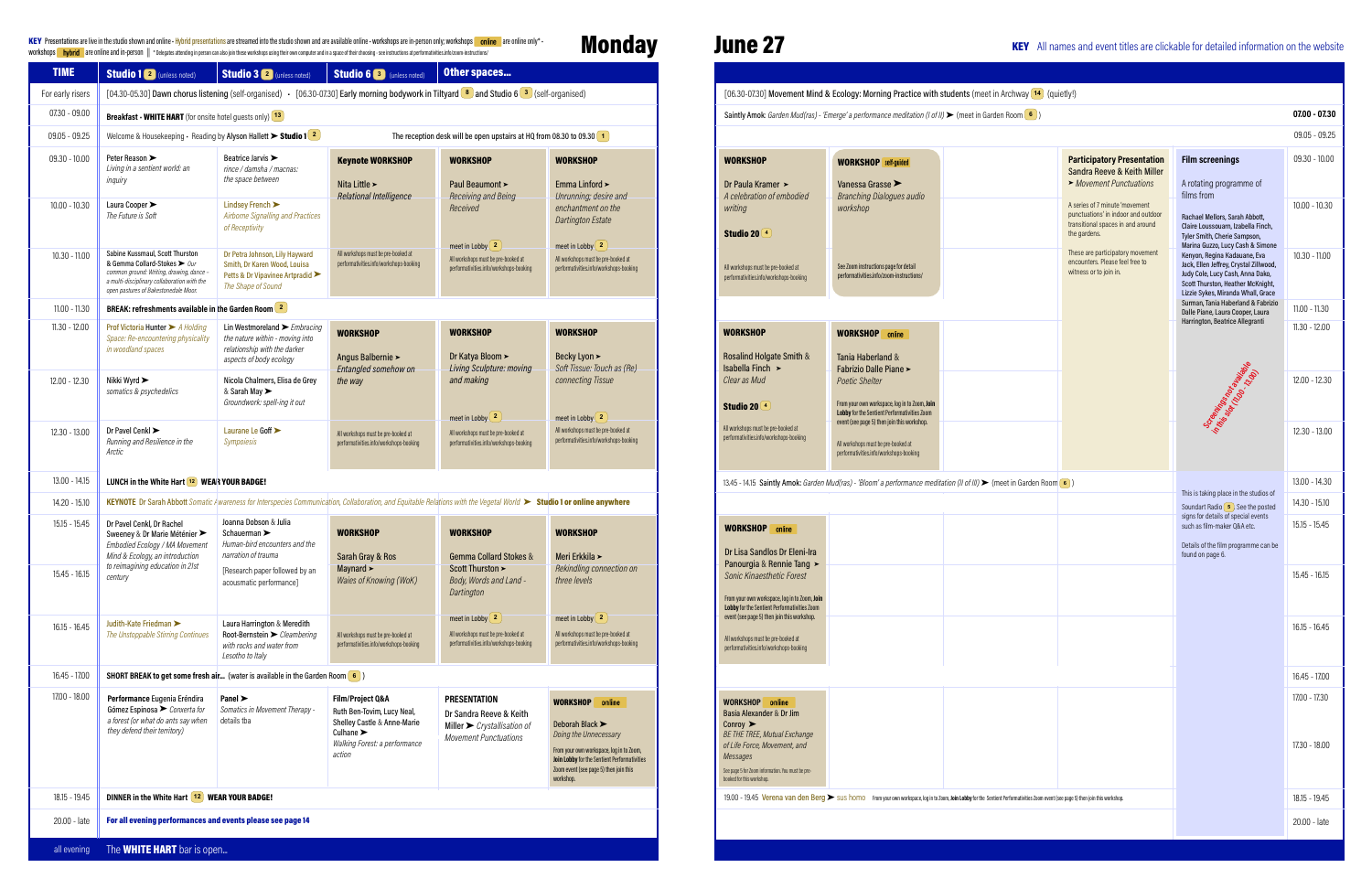KEY Presentations are in the studio and online; Hybrid presentations have a remote presentations have a remote presenter; workshops are in-person only; workshops are in-person only; workshops are in-person only; workshops

## **Tuesday**

## June 28

| <b>TIME</b>      | <b>Studio 1</b> (unless otherwise noted)                                                                                                   | Studio 3 (unless otherwise noted)                                                                                                                         | <b>Studio 6</b> (unless otherwise noted)                                                                                                  | <b>Other spaces</b>                                                                                                                                           |                                                                                 |                                                                                           |                                                                                   |                                                                                                                                                                                  |                                                                                                                                                                                       |                                |
|------------------|--------------------------------------------------------------------------------------------------------------------------------------------|-----------------------------------------------------------------------------------------------------------------------------------------------------------|-------------------------------------------------------------------------------------------------------------------------------------------|---------------------------------------------------------------------------------------------------------------------------------------------------------------|---------------------------------------------------------------------------------|-------------------------------------------------------------------------------------------|-----------------------------------------------------------------------------------|----------------------------------------------------------------------------------------------------------------------------------------------------------------------------------|---------------------------------------------------------------------------------------------------------------------------------------------------------------------------------------|--------------------------------|
| For early risers |                                                                                                                                            | [04.30-05.30] Dawn chorus listening (self-organised) · [06.30-07.30] Early morning bodywork in Tiltyard 8 and Studio 6 3 (self-organised)                 |                                                                                                                                           |                                                                                                                                                               |                                                                                 |                                                                                           |                                                                                   | [06.30-07.30] Movement Mind & Ecology: Morning Practice with students (meet in Archway [14] (quietly!)                                                                           |                                                                                                                                                                                       |                                |
| 07.30 - 09.00    | <b>Breakfast - WHITE HART</b> (for onsite hotel guests only) $(12)$                                                                        |                                                                                                                                                           |                                                                                                                                           |                                                                                                                                                               |                                                                                 |                                                                                           |                                                                                   |                                                                                                                                                                                  |                                                                                                                                                                                       | $07.30 - 09.00$                |
| 09.05 - 09.25    | Welcome & Housekeeping · Reading by Alyson Hallett > Studio 1                                                                              |                                                                                                                                                           |                                                                                                                                           |                                                                                                                                                               |                                                                                 |                                                                                           |                                                                                   |                                                                                                                                                                                  |                                                                                                                                                                                       | $09.05 - 09.25$                |
| 09.30 - 10.00    | Lisa May Thomas $\triangleright$ VR technology Dr Matt Smith $\triangleright$ Talking to a                                                 |                                                                                                                                                           |                                                                                                                                           | <b>WORKSHOP</b>                                                                                                                                               | <b>WORKSHOP</b>                                                                 | <b>WORKSHOP</b>                                                                           | <b>WORKSHOP</b> self-guided                                                       | <b>Outdoor invitation</b>                                                                                                                                                        | <b>Film screenings</b>                                                                                                                                                                | $09.30 - 10.00$                |
|                  | the sensing body - disrupting and<br>activating the felt sense                                                                             | malformed root and expanding foam:<br>speculative sentience in performing<br>obiects                                                                      |                                                                                                                                           | Dr Rich Blundell & Rita Leduc                                                                                                                                 | Dr Beatrice Jarvis $\blacktriangleright$                                        | Kristina Bourdillon ><br>Stitching a Ritudal Being Making                                 | Helen Poynor<br>Tree Time Score (independent                                      | Dr Laura Denning & Dr Deepta<br>Sateesh > Palimpsest                                                                                                                             | A rotating programme of<br>films from                                                                                                                                                 |                                |
| $10.00 - 10.30$  | Dr Alyson Hallett ><br>Rock Resonances: A participatory<br>exploration                                                                     | Alice Clough $\blacktriangleright$<br>Archaeological Bodies                                                                                               | Dr. Anna Dako > Dances with<br>Sheep: On RePairing Human-<br>Nature Condition in Felt Thinking                                            | Ecology Extended embodied<br>and enacted                                                                                                                      | Ecological costume making                                                       | Moving Sharing<br>Studio 20 $\left(4\right)$                                              | exploration)                                                                      | Movement & Correspondences of<br>Wetness                                                                                                                                         | Rachael Mellors, Sarah Abbott,<br>Claire Loussouarn, Izabella Finch,                                                                                                                  | $10.00 - 10.30$                |
|                  |                                                                                                                                            |                                                                                                                                                           | and Moving towards Wellbeing                                                                                                              | meet in Lobby $\left( 2 \right)$                                                                                                                              | meet in Lobby $\left( 2 \right)$                                                |                                                                                           |                                                                                   | meet in Lobby $\left( 2 \right)$                                                                                                                                                 | Tyler Smith, Cherie Sampson,<br>Marina Guzzo, Lucy Cash & Simone                                                                                                                      |                                |
| $10.30 - 11.00$  | Kate Paxman ▶<br>Sirens: crossings thresholds of<br>multi-entity ethics                                                                    | Marina Guzzo<br><i>Mixture</i>                                                                                                                            | Carran Waterfield ><br>Disrupted Meadow                                                                                                   | All workshops must be pre-booked at<br>performativities.info/workshops-booking                                                                                | All workshops must be pre-booked at<br>performativities.info/workshops-booking  | All workshops must be pre-booked at<br>performativities.info/workshops-booking            | See Zoom instructions page for detail<br>performativities.info/zoom-instructions/ | All workshops must be pre-booked at<br>performativities.info/workshops-booking                                                                                                   | Kenyon, Regina Kadauane, Eva<br>Jack, Ellen Jeffrey, Crystal Zillwood,<br>Judy Cole, Lucy Cash, Anna Dako,<br>Scott Thurston, Heather McKnight,<br>Lizzie Sykes, Miranda Whall, Grace | $10.30 - 11.00$                |
| $11.00 - 11.30$  | BREAK: refreshments available in the Garden Room 6                                                                                         |                                                                                                                                                           |                                                                                                                                           |                                                                                                                                                               |                                                                                 |                                                                                           |                                                                                   |                                                                                                                                                                                  | Surman, Tania Haberland & Fabrizio<br>Dalle Piane, Laura Cooper, Laura<br>Harrington, Beatrice Allegranti                                                                             | $11.00 - 11.30$                |
| $11.30 - 12.00$  | Sophie Mason ><br>The Undoing is my doing                                                                                                  | Grace Gelder, Sobia Zaidi & Nina<br>Luostarinen ><br><b>Encountering Places - Hiraezh</b>                                                                 | Ellen Jeffrey $\blacktriangleright$<br>Nightfalling: dancing in the dark as<br>an artistic practice                                       | <b>WORKSHOP</b><br>Olive Bieringa $\blacktriangleright$<br><b>Ecosomatic Practices for Living</b>                                                             | <b>WORKSHOP</b><br>Beatrice Allegranti<br>Moving Kinship with the more-         | <b>WORKSHOP</b><br>Hannah Beilharz $\blacktriangleright$<br>Embodying Grief: filming as a | <b>WORKSHOP</b><br>Katye Coe & Tom Goodwin ▶<br>Kinship group rest & listening    |                                                                                                                                                                                  |                                                                                                                                                                                       | $11.30 - 12.00$                |
| 12.00 - 12.30    | Simone Kenyon > Walking out of<br>our bodies and Into the Mountain:<br>dancing, mountaineering and<br>embodied interconnections            | <b>WORKSHOP</b> hybrid<br>Mia Di Chiaro, Katherine Hall & Dr.<br>Sinéad O'Connor > workshop/<br>presentation in and outdoors Plant                        | Sam Hodge ><br>Coal Tides                                                                                                                 | and Dying on a Damaged Earth<br>This is a one-to-one workshop. If you                                                                                         | than-human<br>meet in Lobby $\left( 2 \right)$                                  | somatic feminist practice<br>Studio 20 4                                                  | meet in Lobby $\left( 2 \right)$                                                  |                                                                                                                                                                                  | This is taking place in the studios of<br>Soundart Radio $\begin{pmatrix} 5 \end{pmatrix}$ . See the posted<br>signs for details of special events<br>such as film-maker 0&A etc.     | $12.00 - 12.30$                |
| 12.30 - 13.00    | Paula Murphy > Eco-somatics<br>and teacher education: exploring<br>ways in to somatic engagement                                           | Playgrounds: Eco-creativity and Play<br>for Reconciliation<br>See page 5 for Zoom information. You must be pre-booked<br>for this workshop.               |                                                                                                                                           | have booked find out more about how to<br>join Olive at https://performativities.info/<br>product/bieringa-one2one/                                           | All workshops must be pre-booked at<br>performativities.info/workshops-booking  | All workshops must be pre-booked at<br>performativities.info/workshops-booking            | All workshops must be pre-booked at<br>performativities.info/workshops-booking    |                                                                                                                                                                                  | Details of the film programme can be<br>found on page 6.                                                                                                                              | 12.30 - 13.00                  |
| 13.00 - 14.15    | LUNCH in the White Hart $\sqrt{12}$ WEAR YOUR BADGE!                                                                                       |                                                                                                                                                           |                                                                                                                                           |                                                                                                                                                               |                                                                                 |                                                                                           |                                                                                   | 13.30 - 14.30 Mira Hirtz Sensing Potatoes From your own workspace, log in to Zoom, Join Lobby for the Sentient Performativities Zoom event (see page 5) then join this workshop. |                                                                                                                                                                                       | 13.00 - 14.30                  |
| 14.30 - 15.10    |                                                                                                                                            | <b>Plenary</b> Jamie McHugh $\triangleright$ Journal of Dance and Somatic Practices Launch of Volume 13 On Somatics & Eco-Consciousness <b>Studio 1</b> 2 |                                                                                                                                           |                                                                                                                                                               |                                                                                 |                                                                                           |                                                                                   |                                                                                                                                                                                  |                                                                                                                                                                                       | 14.30 - 15.10                  |
| 15.15 - 15.45    | Liz Pavey $\blacktriangleright$ Earthed dance<br>practice: finding grounding in a<br>time of uncertainty                                   | Marlene Creates ><br>20 Years with the Blast Hole Pond<br>River in 20 Minutes                                                                             | Dr Tamara Ashley $\blacktriangleright$<br>Ethics of environmental care:<br>chronic pain and ecological<br>destruction                     | <b>WORKSHOP</b><br>Rachel Elisabeth Coleman<br>Dancing Lichen, Making Oddkin:                                                                                 | <b>WORKSHOP</b><br>Anna Casey<br>The Listening Body                             | <b>WORKSHOP</b> self-guided<br>Rosalind Masson >                                          |                                                                                   |                                                                                                                                                                                  |                                                                                                                                                                                       | $15.15 - 15.45$                |
| 15.45 - 16.15    | Prof Jools Gilson > Tempestries:<br>The Cloonshannagh Bog Body,<br>Textiles & Somatic Research                                             | Dr Caroline Frizell ><br>Posthuman research that re-<br>animates our responsiveness to<br>knowing and becoming                                            | Hugh Kelly $\triangleright$ Growing<br>Community: a presentation and<br>group sharing on programmes that<br>promote community development | <b>Embodiment as Multispecies</b><br>World-Making<br>meet in Lobby $\begin{bmatrix} 2 \end{bmatrix}$                                                          | Studio 20 $(4)$                                                                 | Interspecies Awareness /<br>Respiration                                                   |                                                                                   |                                                                                                                                                                                  |                                                                                                                                                                                       | 15.45 - 16.15                  |
| 16.15 - 16.45    | Sophie Strand<br>The Body is Doorway                                                                                                       | Helen Billinghurst & Dr Laura<br>Denning $\triangleright$ Wolf Flow                                                                                       | Mary Pearson ><br>Anthropo+Screen by-products,<br>episode iii                                                                             | All workshops must be pre-booked at<br>performativities.info/workshops-booking                                                                                | All workshops must be pre-booked at<br>performativities.info/workshops-booking  | See Zoom instructions page for detail<br>performativities.info/zoom-instructions/         |                                                                                   |                                                                                                                                                                                  |                                                                                                                                                                                       | 16.15 - 16.45                  |
| 16.45 - 17.00    |                                                                                                                                            | <b>SHORT BREAK to get some fresh air and stretch a little</b> (water is available in the Garden Room $\begin{bmatrix} 6 \\ 9 \end{bmatrix}$ )             |                                                                                                                                           |                                                                                                                                                               |                                                                                 |                                                                                           |                                                                                   |                                                                                                                                                                                  |                                                                                                                                                                                       | 16.45 - 17.00                  |
| 17.00 - 18.00    | <b>Panel</b> (to 18:10)<br>Beatrice Allegranti w/ guests<br>Foluke Taylor, & Stella Duffy OBE<br>$\triangleright$ More-than-Human Activism | Panel<br>Lucy Cash, Mark Jeffery, Judd<br>Morrisey, Dr Sara Jane Bailes<br>Conversation in the Form of a<br>Hedge Lay and a Cow Lick                      | <b>Open</b><br>Studio /<br>Jam<br>a free space to be free                                                                                 | Participatory movement ritual<br>Sarah Hyde $\blacktriangleright$<br>Opening to the Dream of Nature -<br>A participatory movement ritual<br>meet in Lobby $8$ | <b>Performance / Reading</b><br>Katrina Brown & Emma Cocker<br><b>Studio 20</b> |                                                                                           |                                                                                   |                                                                                                                                                                                  |                                                                                                                                                                                       | 17.00 - 17.30<br>17.30 - 18.00 |
| 18.15 - 19.45    | DINNER in the White Hart 12 WEAR YOUR BADGE!                                                                                               |                                                                                                                                                           |                                                                                                                                           |                                                                                                                                                               |                                                                                 |                                                                                           |                                                                                   | 19.00 - 19.45 Livia Daza Paris ► Performance / Presentation: My Hundred Burials: a 'Nepantla' Crossing of Waters and Territories                                                 |                                                                                                                                                                                       | 18.15 - 19.45                  |
| 20.00 - late     |                                                                                                                                            | For all evening performances and other events please see page 14                                                                                          |                                                                                                                                           |                                                                                                                                                               |                                                                                 |                                                                                           |                                                                                   |                                                                                                                                                                                  |                                                                                                                                                                                       | 20.00 - late                   |
| all evening      | The <b>WHITE HART</b> bar is open                                                                                                          |                                                                                                                                                           |                                                                                                                                           |                                                                                                                                                               |                                                                                 |                                                                                           |                                                                                   |                                                                                                                                                                                  |                                                                                                                                                                                       |                                |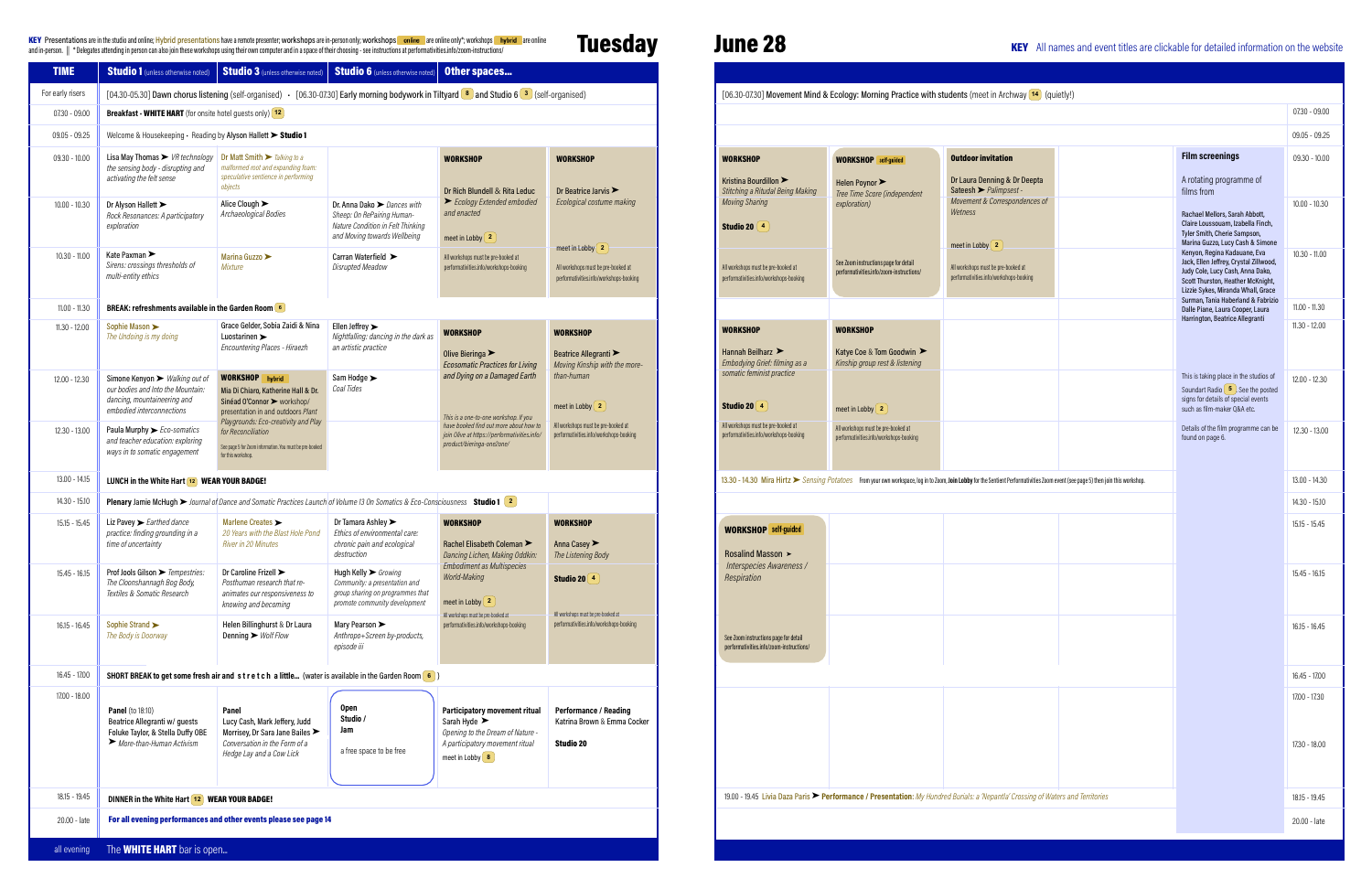**Wednesday** KEY Presentations are in the studio and online; Hybrid presentations have a remote presenter; workshops are in-person only; workshops **online** are online only\*; workshops **hybrid** are  $\blacksquare$ 

## June 29

|                             | Robert Moore (meet in Studio 6 3 lobby)                                                                                                   | <b>Durational event</b>                                                                                                                                                   |                                                                                                                                                                                       |                                    |
|-----------------------------|-------------------------------------------------------------------------------------------------------------------------------------------|---------------------------------------------------------------------------------------------------------------------------------------------------------------------------|---------------------------------------------------------------------------------------------------------------------------------------------------------------------------------------|------------------------------------|
|                             |                                                                                                                                           | $(06:30 - 13:00)$                                                                                                                                                         |                                                                                                                                                                                       | $07.30 - 09.00$                    |
|                             | online<br><b>WORKSHOP</b>                                                                                                                 |                                                                                                                                                                           |                                                                                                                                                                                       | $09.05 - 09.25$                    |
|                             | (starts at 09.00)<br><b>Fiona Harrisson &amp; Alice</b><br>Cummins $\blacktriangleright$<br><b>Entwined Being</b>                         | Animate-in-animate Collective<br>a durational participatory event<br>with<br>Dr Sandra Reeve, Kristina<br>Bourdillon, Andrew Carey, Judy                                  | <b>Film screenings</b><br>A rotating programme of<br>films from                                                                                                                       | $09.30 - 10.00$<br>$10.00 - 10.30$ |
|                             | From your own workspace, log in to Zoom,<br><b>Join Lobby for the Sentient Performativities</b><br>Zoom event (see page 5) then join this | Cole, Hayley Marshall, Keith<br><b>Miller</b>                                                                                                                             | Rachael Mellors, Sarah Abbott,<br>Claire Loussouarn, Izabella Finch,<br>Tyler Smith, Cherie Sampson,<br>Marina Guzzo, Lucy Cash & Simone                                              |                                    |
| -booked at<br>shops-booking | workshop.<br>All workshops must be pre-booked at<br>performativities.info/workshops-booking                                               | This is taking place in and around Aller<br>Park $(16)$ which is not on the programme<br>map. Please ask at Guest Reception for<br>a larger estate map that will show you | Kenyon, Regina Kadauane, Eva<br>Jack, Ellen Jeffrey, Crystal Zillwood,<br>Judy Cole, Lucy Cash, Anna Dako,<br>Scott Thurston, Heather McKnight,<br>Lizzie Sykes, Miranda Whall, Grace | $10.30 - 11.00$                    |
|                             |                                                                                                                                           | the way.                                                                                                                                                                  | Surman, Tania Haberland & Fabrizio<br>Dalle Piane, Laura Cooper, Laura                                                                                                                | $11.00 - 11.30$                    |
|                             |                                                                                                                                           | This event is designed to be<br>encountered rather than for<br>extended viewing.                                                                                          | Harrington, Beatrice Allegranti<br>This is taking place in the studios of<br>Soundart Radio $\begin{pmatrix} 5 \end{pmatrix}$ . See the posted                                        | $11.30 - 12.00$                    |
|                             |                                                                                                                                           |                                                                                                                                                                           | signs for details of special events<br>such as film-maker 0&A etc.<br>Details of the film programme can be<br>found on page 6.                                                        | $12.00 - 12.30$                    |
|                             |                                                                                                                                           |                                                                                                                                                                           |                                                                                                                                                                                       | $12.30 - 13.00$                    |

NSES facilitated by MME students Lerna Babikyan and Liane Mah

ng facilitated by MME students Isaac Dana and Rachel Taylor

IME alumni Rachel Coleman, Emma Linford and Monique Rodgers

responses. Articulating, sifting, reanimating and reflecting through the sharing of our research practices, we expand on the movement ideas and critical voices on offer to arrive at repensive waterwith renowned choreographic with renowned changer with resource, the equivalent are constrained the encounter and the choreographer in the choreographer of the choreographer in the choreographer control in t As soon as we finish the final session of the symposium we will do a quick reconfigure of Studio 1 to make it a more intimate space for our postgraduate forum. Throughout the forum students from Movement Mind and Ecology invite participants, both online and onsite, to support the papers, films and other presentations on offer here with embodied critical

| <b>TIME</b>      | <b>Studio 1</b> (unless otherwise noted)                                                  | <b>Studio 3</b> (unless otherwise noted)                                                                                                  | <b>Studio 6</b> (unless otherwise noted)                                                                                 | Other spaces                                                                                                                           |                                                                                                                    |                                                                                                                    |                                                                                                                                                                                                  |                                                                                                                             |
|------------------|-------------------------------------------------------------------------------------------|-------------------------------------------------------------------------------------------------------------------------------------------|--------------------------------------------------------------------------------------------------------------------------|----------------------------------------------------------------------------------------------------------------------------------------|--------------------------------------------------------------------------------------------------------------------|--------------------------------------------------------------------------------------------------------------------|--------------------------------------------------------------------------------------------------------------------------------------------------------------------------------------------------|-----------------------------------------------------------------------------------------------------------------------------|
| For early risers |                                                                                           | [04.30-05.30] Dawn chorus listening (self-organised) - [06.30-07.30] Early morning bodywork in Tiltyard 8 and Studio 6 3 (self-organised) |                                                                                                                          |                                                                                                                                        |                                                                                                                    |                                                                                                                    | [06.30-07.30] Morning Glory - morning dance with Robert Moore (meet in Studio 6 3 lobby)                                                                                                         |                                                                                                                             |
| $07.30 - 09.00$  | <b>Breakfast - WHITE HART</b> (for onsite hotel guests only) $(12)$                       |                                                                                                                                           |                                                                                                                          |                                                                                                                                        |                                                                                                                    |                                                                                                                    |                                                                                                                                                                                                  |                                                                                                                             |
| 09.05 - 09.25    |                                                                                           | Welcome & Housekeeping $\cdot$ Sam Francis Poetry Reading: A Year in the Life of a Field $\triangleright$ Studio 1 2                      |                                                                                                                          |                                                                                                                                        |                                                                                                                    |                                                                                                                    |                                                                                                                                                                                                  | <b>WORKSHOP</b> online                                                                                                      |
| $09.30 - 10.00$  | In conversation<br>Elaine Ouinn with Mumta Ito $\blacktriangleright$<br>Nature's Rights - | Dr Julie Brixey-Williams ▶<br>A Labour of Attentiveness                                                                                   | Dr Laura Denning & Dr Deepta<br>Sateesh $\blacktriangleright$<br>Palimpsest - movement and<br>correspondences of wetness | <b>WOODLAND JAM</b><br><b>Rodger Hall</b>                                                                                              | <b>WORKSHOP</b><br>Natasha Clarke<br>In Conversation with Plants                                                   | <b>WORKSHOP</b><br>Laura Harrington & Meredith<br>Root-Bernstein >                                                 | <b>WORKSHOP</b><br>Kathryn Edwards<br>A Mineral Ritual                                                                                                                                           | (starts at 09.00)<br><b>Fiona Harrisson &amp; Alice</b><br>Cummins $\blacktriangleright$                                    |
| $10.00 - 10.30$  | Shifting the Paradigm in Law                                                              | <b>Book presentation</b><br>Petra Kuppers<br>Eco Soma Pain and Joy in                                                                     | Miranda Whall ><br>Crossed Paths - Crawling with<br>Trees                                                                |                                                                                                                                        |                                                                                                                    | Cleambering with rocks and<br>water from Lesotho to Italy                                                          |                                                                                                                                                                                                  | <b>Entwined Being</b><br>From your own workspace, log in t<br><b>Join Lobby for the Sentient Perfor</b>                     |
| $10.30 - 11.00$  | Rob Fraser & Dr Harriet Fraser<br>Still / Walking                                         | Speculative Performance<br>Encounters                                                                                                     |                                                                                                                          | meet at Henry Moore sculpture   7<br>All workshops must be pre-booked at<br>performativities.info/workshops-booking                    | meet in Lobby $\left( 2 \right)$<br>All workshops must be pre-booked at<br>performativities.info/workshops-booking | meet in Lobby $\left( 2 \right)$<br>All workshops must be pre-booked at<br>performativities.info/workshops-booking | meet in Lobby $\left( 2 \right)$<br>All workshops must be pre-booked at<br>performativities.info/workshops-booking                                                                               | Zoom event (see page 5) then join<br>workshop.<br>All workshops must be pre-booked a<br>performativities.info/workshops-boo |
| 11.00 - 11.30    | <b>BREAK: refreshments available in the Garden Room</b> 6                                 |                                                                                                                                           |                                                                                                                          |                                                                                                                                        |                                                                                                                    |                                                                                                                    |                                                                                                                                                                                                  |                                                                                                                             |
| 11.30 - 12.00    | <b>Performance</b><br>Crystal Zillwood & Akeim<br>Toussaint Buck > Soul & Cells           | <b>Workshop /Panel</b><br>Marco Pogačnik & Ying Lee                                                                                       | <b>WORKSHOP</b><br>Coleen Bartley                                                                                        | <b>WORKSHOP</b><br>Yzabelaah Samahra-Rose                                                                                              | <b>WORKSHOP</b><br>Sarah Scaife $\blacktriangleright$                                                              | <b>Performance</b><br>Monique Rodgers<br>Woman in Water: How we Heal:                                              |                                                                                                                                                                                                  |                                                                                                                             |
| 12.00 - 12.30    |                                                                                           | Gaia Touch Body Exercises<br>This panel and workshop is<br>designed for online and in-<br>person participation.                           | Reflection                                                                                                               | & Izabella Finch ▶<br><b>4IR Embodied</b><br>meet in Lobby $\left( 2 \right)$                                                          | Medicines of uncertainty:<br>slow radio for well-being<br>meet in Lobby $\left( 2 \right)$                         | de-colonising self, community<br>and place.<br>This is by the river<br>meet at entrance (wooden gate) to           |                                                                                                                                                                                                  |                                                                                                                             |
| $12.30 - 13.00$  |                                                                                           | All workshops must be pre-booked at<br>performativities.info/workshops-booking                                                            | All workshops must be pre-booked at<br>performativities.info/workshops-booking                                           | All workshops must be pre-booked at<br>performativities.info/workshops-booking                                                         | All workshops must be pre-booked at<br>performativities.info/workshops-booking                                     | Lower Close $\boxed{9}$                                                                                            |                                                                                                                                                                                                  |                                                                                                                             |
| 13.00 - 14.30    | <b>LUNCH</b> in the White Hart $\boxed{12}$                                               | 13.30 - 14.15 Eleni Kolliopoulou Presentation CELL                                                                                        |                                                                                                                          | From your own workspace, log in to Zoom, Join Lobby for the Sentient Performativities Zoom event (see page 5) then join this workshop. |                                                                                                                    |                                                                                                                    |                                                                                                                                                                                                  |                                                                                                                             |
| 14.30 - 15.45    | <b>WRAP-UP sessions</b>                                                                   | The content and design of these sessions will be responsive to the symposium as a whole and thus are not detailed here.                   |                                                                                                                          |                                                                                                                                        |                                                                                                                    |                                                                                                                    | postgraduate forum cont .                                                                                                                                                                        |                                                                                                                             |
|                  | We will meet in <b>Studio 1</b> in the first instance.                                    |                                                                                                                                           |                                                                                                                          |                                                                                                                                        |                                                                                                                    | <b>DINNER</b>                                                                                                      |                                                                                                                                                                                                  |                                                                                                                             |
| 16.00            |                                                                                           | <b>Depart</b> (unless you are staying on for the Postgraduate Forum - see page 17)                                                        |                                                                                                                          |                                                                                                                                        |                                                                                                                    |                                                                                                                    | 20.30 - 21.15 Film Screenings: Sophie Hedderwick    Anna Wennerbeck    Victoria Lucas    Claire Bu<br>21.15 - 21.30 CRITICAL ZONES: EMBODIED RESPONSES from MME students Eleanor Herndtoffer and |                                                                                                                             |
|                  |                                                                                           |                                                                                                                                           |                                                                                                                          |                                                                                                                                        |                                                                                                                    | THURARAV L.                                                                                                        |                                                                                                                                                                                                  |                                                                                                                             |

## postgraduate forum • wed 29 & thurs 30 • Studio 1 **<sup>2</sup>**

## postgraduate forum cont... • Studio 1 **<sup>2</sup>**

e Hedderwick || Anna Wennerbeck || Victoria Lucas || Claire Burrell 21.15 DIED RESPONSES from MME students Eleanor Herndtoffer and Derek Bowerman

- Relational Intelligence for the 21st Century. 17.00 - 17.15 OPENING session: Material Sites: exploring movement ecology as an expanded field Dr Rachel Sweeney, MME Program Lead
- 1715 17.45 Practical Session (hybrid) *Pause and Pulse: reflections on Sentient Performativities and setting questions for the forum facilitated by MME students<br>1715 18.88 Students*
- 17.45 18.00 Sarah Boreham
- 18.00 18.15 Alexander Riedmiller
- 18.15 18.30 Batya Gill Margalyt
- 18.30 18.45 Rachael Allain / Anushka Nair: participatory performance installation 15m) (these two contributions are not yet confirmed)

#### WEDNESDAY June 30

18.45 – 19.00 Q&A/discussion facilitated by MME students

#### THURSDAY June 30

| <b>BREAK</b>            |                                               |
|-------------------------|-----------------------------------------------|
|                         | 11.30 - 12.00 CRITICAL ZONES: EMBODIED RESPON |
|                         | 11.00 – 11.20 Ben Hunt (not yet confirmed)    |
| 10.40 – 11.00 Liane Mah |                                               |
|                         | 10.20 - 10.40 Lerna Babikyan                  |
|                         | 10.00 - 10.20 Laurane Le Goff                 |

#### BREAK

| 14.00 - 14.20 Opening Task reading writing moving  |
|----------------------------------------------------|
| 14.20 - 14.40 Helen Garbett                        |
| 14.40 - 15.00 Gudrun Philipska (not yet confirmed) |
| 15.20 - 15.40 Maxine Flasher Duzgune               |
| 15.40 - 16.00 Mark Skelding CONFIRMED              |
| 16.00 - 17.00 PLENARY discussion facilitated by MN |

The Forum has been developed and curated for Sentient Performativities by Dr Rachel Sweeney and the students of MA Movement, Mind & Ecology at Schumacher College.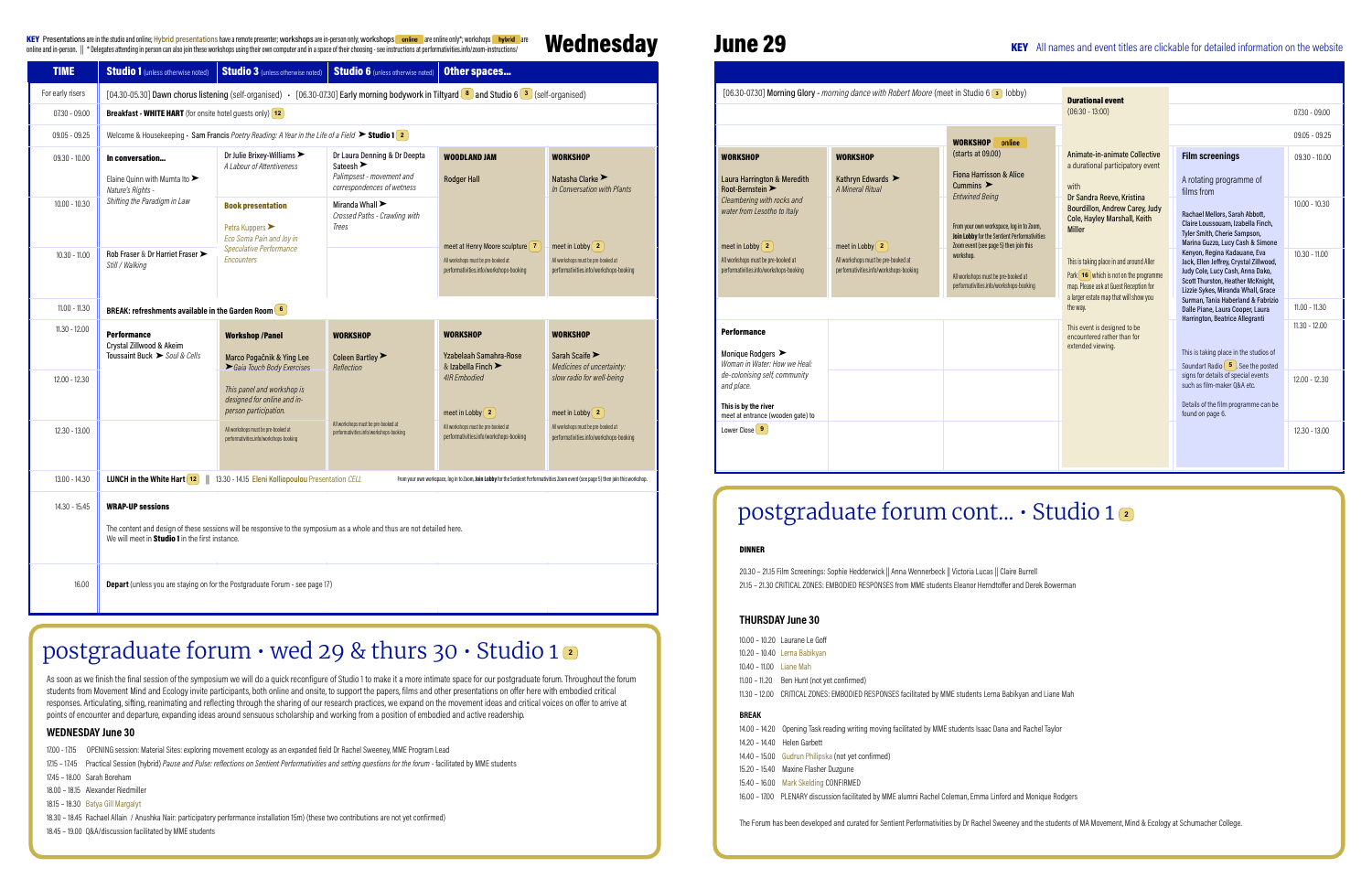# evening performances+

#### **Sunday evening - see page 9**

The story of the microbiome is timeless and alchemical, about symbiosis and interspecies collaboration; this is a story that speaks to the core of our being and lies at the heart of everything. We must surely listen to what this story has to say.

# 2023



The gut for example is home to several thousand bacterial species<sup>2</sup> that communicate and co-operate. Such is its complexity that it is impossible to label any 'good' or 'bad': such distinctions begin to lose any meaning in this teeming mass of living things. We do however know that a 'modern' diet high in fats, sugars, chemicals, and excessive processing of raw materials is a profound insult to this internal universe<sup>3</sup> manifesting as inflammation and in turn as any number of the chronic diseases that plague richer societies. If we are, as they say, what we eat, then it seems we have a problem...

Our planet (presumably, all planets) are microbiotic life-forms; each cluster of cells and each individual cell are interdependent: damage one and ultimately we damage all of them<sup>4</sup>. The calculus of planetary demise is clear and simple: fail to look after one other and we wither and die.

There seems finally to be a dawning (if not remarkably belated) realisation that to be full of life we need to teem with life. A healthy microbiome - an abundant, incomprehensible, swirl of micro-organisms - is literally the core of our ability to survive; metaphorically the microbiome and its ability to reach beyond and through species boundaries is a model for everything we should hold dear and is everything that holds us, cradles us, nurtures us, supports us.

Perhaps the best exemplar of all microbiota is soil (or what's left of it). A healthy soil is the one essential ingredient for all plant and animal life<sup>6</sup>. A healthy soil means a healthy rhizosphere without which roots can neither form npr grow. Break the foundation of this interdependent system and everything crumbles.

The microbiome is the two-way interface between the internal (our bodies) and the external (everything else). The human body is said to contain around 39 trillion microbes<sup>1</sup>, living organisms that are capable of communication, co-operation, transformation and adaptation; our genes pale in both quantity and significance. Our lack of understanding of this vast complexity means we understand essentially nothing about ourselves and all the living creatures and organisms that inhabit this world.

Movement Network South West are a new creative venture, formed out of the common aim of creating a home for movement ecology practice that lives and holds presence within a local south west UK community. The network promotes professional movement research, performance, and training opportunities, growing from a ground-up design and linking with creative ecology projects Further details: https:// www.movementnetworksouthwest.org/

|                 | <b>Monday evening</b>                                                                                                                                                                                                                                                                                   |
|-----------------|---------------------------------------------------------------------------------------------------------------------------------------------------------------------------------------------------------------------------------------------------------------------------------------------------------|
| $20.00 - 21.00$ | <b>PERFORMANCE</b> Hayley Marshall Wildcat and the Serpent: Voices of the Sensate Meet at Henry Moore sculpture (7) (allow 5-7 min walk to get there)                                                                                                                                                   |
| $20.00 - 21.00$ | <b>PERFORMANCE</b> Anna Kushnerova & Tim Russel & Jack Davey (costume) Grimspound Studio 1 2                                                                                                                                                                                                            |
| $20.00 - 21.30$ | <b>WORKSHOP</b> Katrina Brown & Emma Cocker Dorsal Practices - Murky Back Thinking, Perceiving and Being Studio 20 <sup>4</sup>                                                                                                                                                                         |
| $20.00 - 22.00$ | SESSION Film-makers Q&A Some of our film-makers will play excerpts from their film and answer questions Studio 3 2                                                                                                                                                                                      |
| $20.00 - 22.00$ | <b>OPEN STUDIO (Drop-in)</b> Instant Composition facilitated by Grace Surman & Gary Winters Studio 6 3                                                                                                                                                                                                  |
|                 | <b>Tuesday evening</b><br>Performance evening tickets are available for non-delegates art-earth.org.uk/product/performance-evening/                                                                                                                                                                     |
| 19.00 - 19.45   | Performance / Presentation   online   Livia Daza Paris My Hundred Burials: a 'Nepantla' Crossing of Waters and Territories                                                                                                                                                                              |
| $20.00 - 21.00$ | <b>Performance</b> Hilary Kneale Stillness of Horses Studio 6 3                                                                                                                                                                                                                                         |
| $21.00 - 21.30$ | <b>Performance</b> Andrew Carey abegen - The Beloved Erupts Studio 3 2                                                                                                                                                                                                                                  |
| $21.30 - 22.00$ | <b>Performance</b> Isabelle Chowree & Jean Renat Anamah <i>Trespass</i> Studio 1 2                                                                                                                                                                                                                      |
| $20.00 - 21.30$ | Promenade performance (students / delegates) Audience numbers limited, bookable in advance (meet at Garden Room (6)<br>1) Rosalind Holgate Smith Dancing with Tree<br>2) Saintly Amok Garden Mud(ras) - 'Release' a performance meditation (III of III)<br>3) Kip Johnson Echoes walking, Land widening |
| $20.00 - 21.30$ | booking required limit 10<br>PERFORMANCE/INSTALLATION Ann-Marie Fairbrother & Katsura Isobe In Collaboration with Mugwort (Atremesia vulgaris) Studio 20 4<br>BOOK NOW https://performativities.info/product/perfirmance-fairbrother-isobe/                                                             |
| $21.30 - 23.00$ | Can Y Feel It - a dance with dj barefoot aka Gary Winters Studio 6 $\boxed{3}$                                                                                                                                                                                                                          |

Amongst this wealth is what has been termed the 'rare biome' - around one tenth of one percent of all the species in the microbiota. These are fungi: they exist everywhere and are pathogenic<sup>5</sup>, 'a reservoir for blooms of pathogenic microbes...and a cofactor in inflammatory diseases and metabolic disorders' (ibid). We describe the world as 'flora and fauna' but our emergent understanding of the role and ubiquity of fungi must surely mean it is time to expand our description of the world as 'floraa, fauna and fungi'.

We are opening a space in 2023 to explore our love for interdependence, for communication, for nurture and for caring - and for being just a little bit filthy. Let the idea of microbiome be the symbol for ways of living and being together if we seek a truly healthy and harmonious future. Like all art.earth events, a commingling of thought and knowledge from whatever sphere of understanding you inhabit will catalyse new knowledge and shared wisdom.

Microbiome: flora, fauna, fungi comes to Dartington, UK and online June 25-28, 2023.

3 Zumin Shi Gut Microbiota: An Important Link between Western Diet and Chronic Disease https://www.ncbi.nlm.nih.gov/pmc/articles/PMC6835660/

- 1 https://www.sciencefocus.com/the-human-body/human-microbiome/
- 
- 4 https://blogs.scientificamerican.com/observations/how-microbiomes-could-save-the-planet/
- 5 'The emerging world of the fungal microbiome' https://www.ncbi.nlm.nih.gov/pmc/articles/PMC3708484/
- 6 Jansson, J.K., Hofmockel, K.S. Soil microbiomes and climate change. Nat Rev Microbiol 18, 35–46 (2020).

14 <del>- Francusko II.</del> (\* 15

## Movement Network South West performance evening

...presents an experimental night of dance and debris, showcasing four solo performance works by local and international contemporary movement artists, exploring new performance making ecologies.

#### PERFORATIONS: Bodies and Beyond

Friday July 1 · 19.00 · Studio 1 · SPACE, Dartington, Totnes TQ9 6EL · Full price £12 / concessions £10 || [BOOK @](https://art-earth.org.uk/product/grimspound-kushnerova/) [art-earth.org.uk/product/perforations-bodies-and-beyond/](https://art-earth.org.uk/product/perforations-bodies-and-beyond/)

FEATURED ARTISTS are Mary Pearson [www.mpearsonater.com/](https://www.mpearsonater.com/) • Grace Surnam [gracesurman.wordpress.com](https://gracesurman.wordpress.com)/ • Anna Kushnerova [annakushnerova.com/](https://annakushnerova.com/) • Andrew Sanger [www.instagram.com/seraphaun/](https://www.instagram.com/seraphaun/)

<sup>2</sup> The microbiome as a human organ https://www.clinicalmicrobiologyandinfection.com/article/S1198-743X(14)60958-7/fulltext